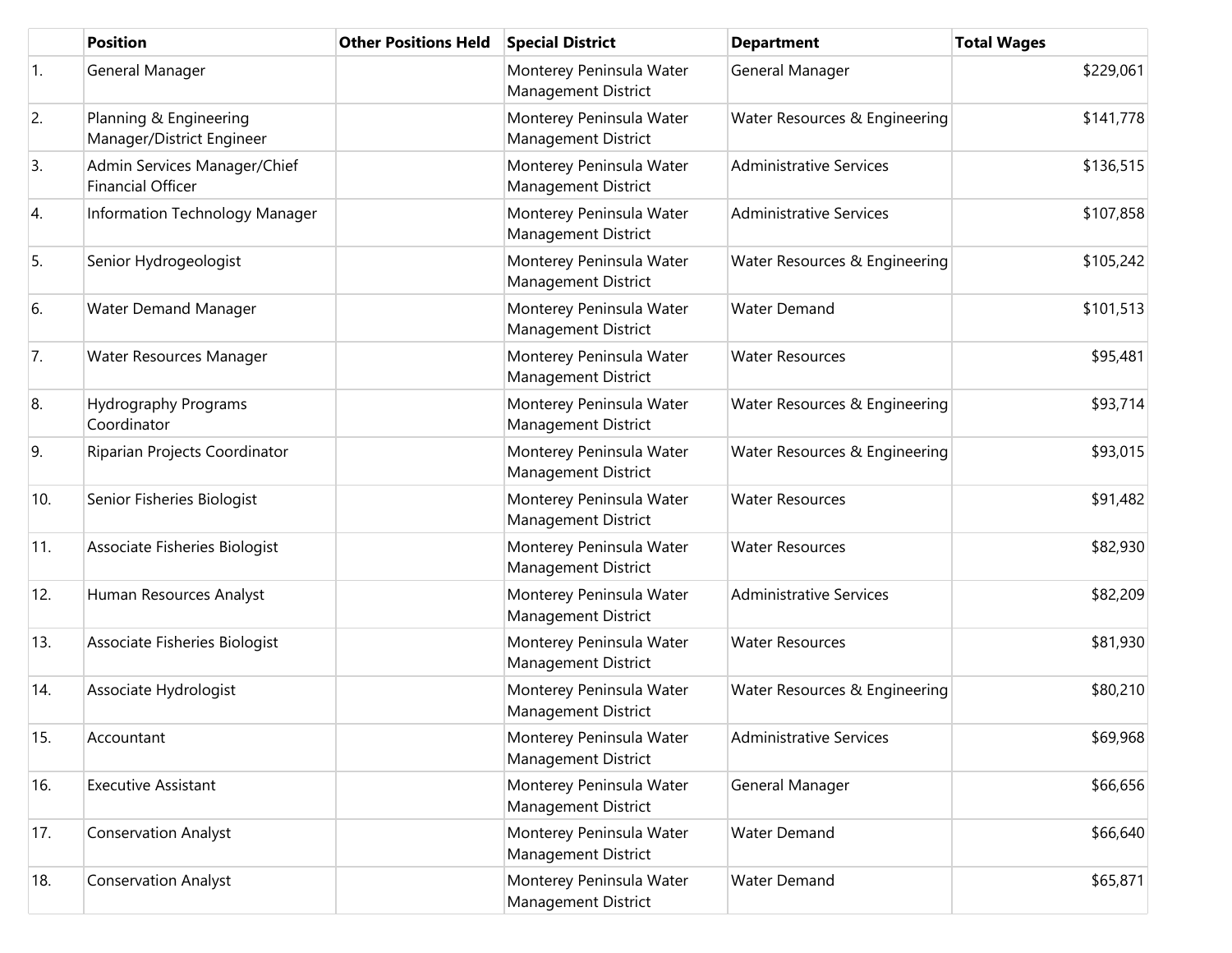| 19. | <b>Conservation Technician II</b> | Monterey Peninsula Water<br>Management District        | <b>Water Demand</b>            | \$62,801 |
|-----|-----------------------------------|--------------------------------------------------------|--------------------------------|----------|
| 20. | <b>Gis Specialist</b>             | Monterey Peninsula Water<br>Management District        | <b>Administrative Services</b> | \$62,015 |
| 21. | Office Services Supervisor        | Monterey Peninsula Water<br>Management District        | <b>Administrative Services</b> | \$61,096 |
| 22. | River Maintenance Specialist      | Monterey Peninsula Water<br>Management District        | Water Resources & Engineering  | \$60,627 |
| 23. | River Maintenance Worker          | Monterey Peninsula Water<br>Management District        | Water Resources & Engineering  | \$57,694 |
| 24. | Conservation Representative I     | Monterey Peninsula Water<br>Management District        | Water Demand                   | \$51,987 |
| 25. | Conservation Representative I     | Monterey Peninsula Water<br>Management District        | <b>Water Demand</b>            | \$51,687 |
| 26. | Office Specialist II              | Monterey Peninsula Water<br>Management District        | <b>Administrative Services</b> | \$38,198 |
| 27. | Water Resources Engineer          | Monterey Peninsula Water<br><b>Management District</b> | Water Resources & Engineering  | \$35,709 |
| 28. | <b>Water Resources Assistant</b>  | Monterey Peninsula Water<br>Management District        | <b>Water Resources</b>         | \$18,105 |
| 29. | Project Manager (Temporary)       | Monterey Peninsula Water<br>Management District        | Water Resources & Engineering  | \$16,020 |
| 30. | <b>Water Resources Assistant</b>  | Monterey Peninsula Water<br><b>Management District</b> | <b>Water Resources</b>         | \$14,996 |
| 31. | <b>Fisheries Aide</b>             | Monterey Peninsula Water<br><b>Management District</b> | <b>Water Resources</b>         | \$9,185  |
| 32. | Water Resources Assistant         | Monterey Peninsula Water<br><b>Management District</b> | <b>Water Resources</b>         | \$7,596  |
| 33. | <b>Board Member</b>               | Monterey Peninsula Water<br>Management District        | Board                          | \$6,460  |
| 34. | <b>Water Resources Assistant</b>  | Monterey Peninsula Water<br>Management District        | <b>Water Resources</b>         | \$4,802  |
| 35. | <b>Board Member</b>               | Monterey Peninsula Water<br>Management District        | Board                          | \$4,510  |
| 36. | <b>Board Member</b>               | Monterey Peninsula Water<br>Management District        | Board                          | \$4,130  |